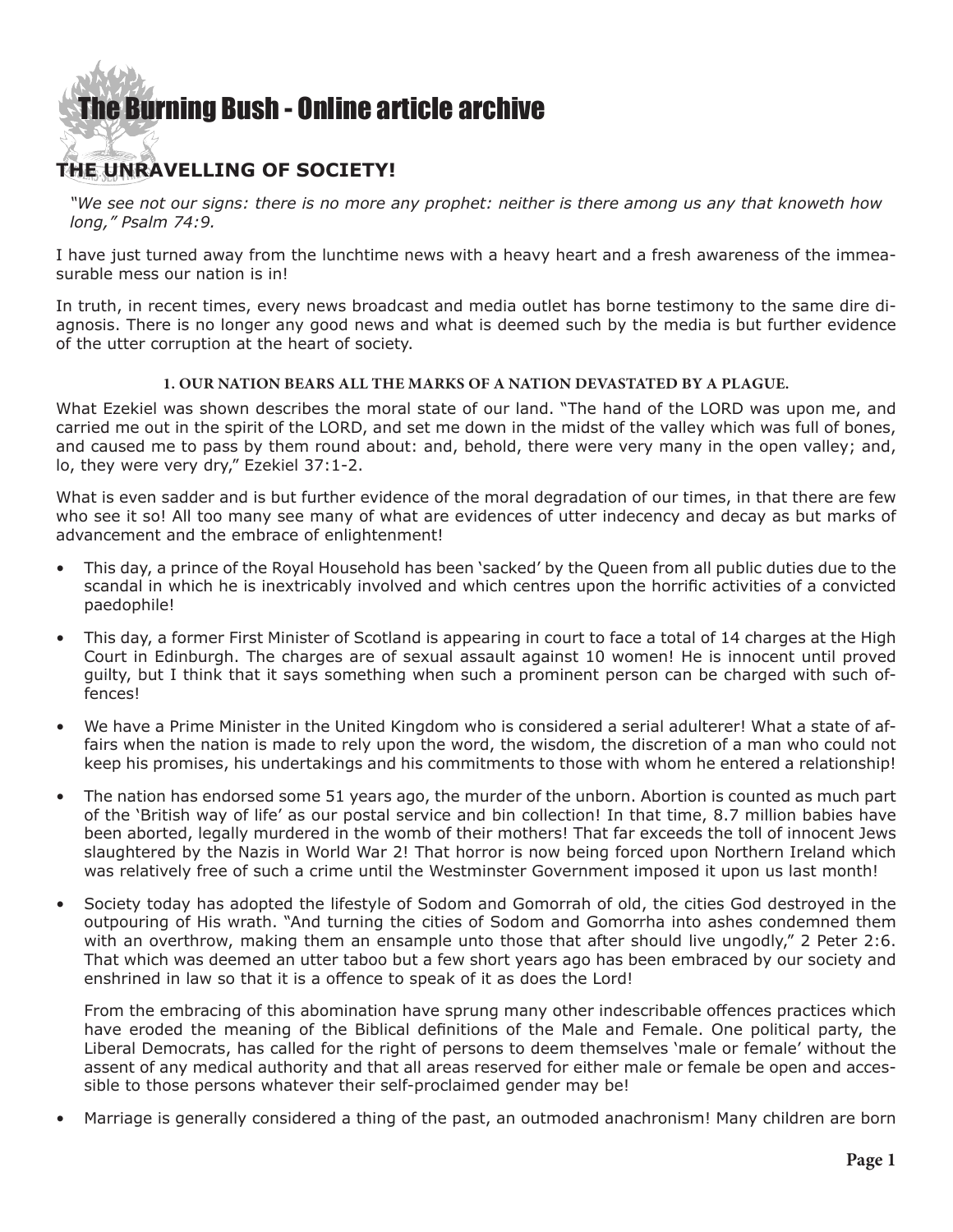## [The Bur](http://www.ivanfoster.net)ning Bush - Online article archive

 $\ell$  outside of marriage. It is common for a mother to have children fathered by a number of men. What this will lead to in the future with regards the birth of children to parents who may, unknown to them, have a common ancestry, is too horrific to contemplate.

- The treatment of children today is atrocious and harrowing. Strangers snatch them away to torture and abuse them. Parents physically and mentally mistreat them to decrees that even the ungodly are horrified. Institutions created and staffed by those supposedly looking out for their care and wellbeing have become places of untold miseries for the young, marring, scarring them for the rest of their lives!
- The streets of our cities and towns, aye, and the lanes of our countryside have become the playgrounds of hooligans and thugs, murderers and vandals, for whom the spilling of human blood and the ending of a life is but an entertainment and a social activity!
- Those quilty of the most heinous crimes have been embraced by society and elevated to positions of esteem and power. IRA terrorists here in Northern Ireland are a case in question! IRA murderers and bombers have been exalted to high office here in Northern Ireland and been enthusiastically accepted, often by those who declared them personae non gratae but a few years ago! Indeed, despite the failure of the recent scandalous 'power-sharing' with terrorists arrangement in Stormont, the Democratic Unionist Party is all-too ready to link up again with the party that partnered the IRA terror machine! People from virtually every walk of life here in Ulster have been calling loudly for this to happen, and that quickly!

#### **2. WHILE THERE ARE THOSE TO RAIL AGAINST THE ANTICS OF A PRINCE ANDREW AND A BORIS JOHNSTON AND AN ALEX SALMOND, THERE ARE FEW WHO CRY OUT AGAINST THE EVEN WORSE MORAL PERVERSITIES OF TODAY.**

Indeed, that silence is but a further evidence of the depravity imbibed by civilisation generally.

The Ecclesiastics of today have basically gone along with every deviant development injected into our nation's blood stream! Indeed, in many cases they have been the innovators of the moral aberrations!

The legal system has thrown its endorsement behind today's depravities. Decent people are, generally speaking, forced to witness in silence the poisoning of our nation by the permitting of the most ungodly lifestyles, openly practised, with the full sanction of the law. Men may marry men and women may marry women in complete defiance of God. "In transgressing and lying against the LORD, and departing away from our God, speaking oppression and revolt, conceiving and uttering from the heart words of falsehood.

And judgment is turned away backward, and justice standeth afar off: for truth is fallen in the street, and equity cannot enter," Isaiah 59:13-14.

#### **3. THE CAUSE OF ALL THIS DEVASTATION IS THE ABANDONMENT OF THE LAW OF GOD.**

The Law of God has been abandoned. Who is it would deny this?

The rule of all matters theological and moral used to be: "To the law and to the testimony: if they speak not according to this word, it is because there is no light in them," Isaiah 8:20.

Whether or not Queen Victoria uttered the words credited to her, to the effect: "The secret of England's greatness is the Bible", they are nevertheless absolutely true! All that truly is contributory truly to a 'greatness' within our kingdom has its roots in the World of God!

That being so, the abandoning of God's Word can lead only to the nation's decline into oblivion and nothingness!

So said the Saviour! "O Jerusalem, Jerusalem, which killest the prophets, and stonest them that are sent unto thee; how often would I have gathered thy children together, as a hen doth gather her brood under her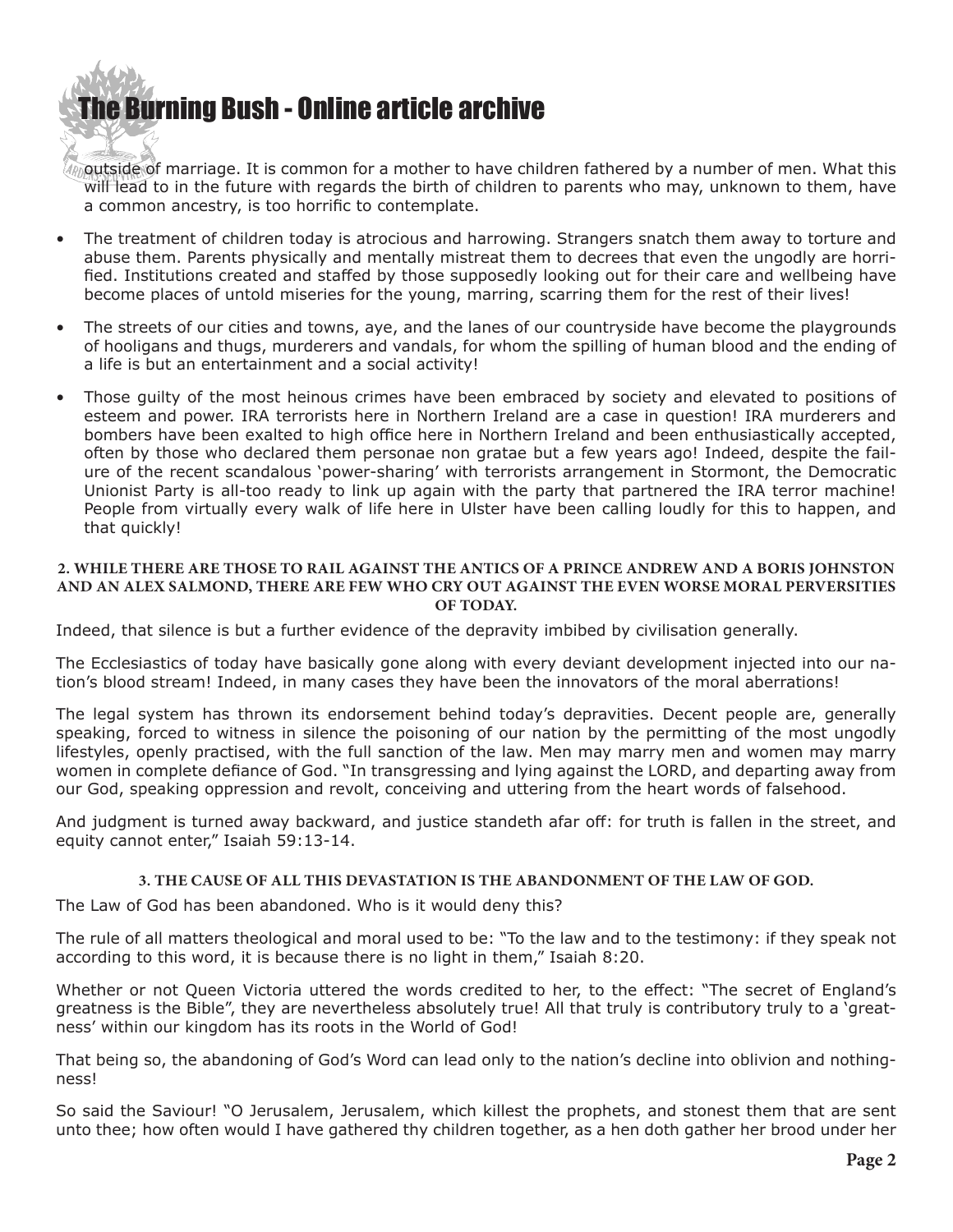# **he Burning Bush - Online article archive**

wings, and ye would not! Behold, your house is left unto you desolate: and verily I say unto you, Ye shall not see me, until the time come when ye shall say, Blessed is he that cometh in the name of the Lord," Luke 13:34-35.

#### **1. This ought to be a distress to the Christian.**

"Horror hath taken hold upon me because of the wicked that forsake thy law," Psalm 119:53.

"Rivers of waters run down mine eyes, because they keep not thy law," Psalm 119:136.

"I beheld the transgressors, and was grieved; because they kept not thy word," Psalm 119:158.

#### **2. It was a distress to the prophets and apostles.**

"Oh that my head were waters, and mine eyes a fountain of tears, that I might weep day and night for the slain of the daughter of my people!" Jeremiah 9:1.

"That I have great heaviness and continual sorrow in my heart. For I could wish that myself were accursed from Christ for my brethren, my kinsmen according to the flesh," Romans 9:2-3.

It ought to drive us believers to weeping and praying! Irrespective of how wicked we may see those around us to be in their ideas and practices, an awareness of the hell to which they are going should drive us to our knees.

#### **3. It was a distress to the Saviour.**

"And when he was come near, he beheld the city, and wept over it, saying, If thou hadst known, even thou, at least in this thy day, the things which belong unto thy peace! but now they are hid from thine eyes," Luke 19:41-42.

He wept over the city that was soon to crucify Him! He wept not for Himself and what He would suffer but rather for the city and the nation and what would come upon them for the sin they were about to commit in rejecting Him and His Word.

The dreadful effects of sin and rebellion against God, evidenced daily on our streets, is but the firstfruits of a most appalling disaster coming our way. It is not one of those ridiculous catastrophes so often predicted in the deranged scribblings of the tabloid press. Rather, it is the dreadful judgment that the Lord will direct against the land.

The existence of God is dismissed by all and sundry today, led by those whose opinion counts amongst men. However, God does not cease to be, simply because man denies His existence!

There are three verses in the last book of the Bible, Revelation, which I often contemplate. They are verses 15-17 of chapter 6.

"And the kings of the earth, and the great men, and the rich men, and the chief captains, and the mighty men, and every bondman, and every free man, hid themselves in the dens and in the rocks of the mountains; and said to the mountains and rocks, Fall on us, and hide us from the face of him that sitteth on the throne, and from the wrath of the Lamb: for the great day of his wrath is come; and who shall be able to stand?

These are the words of the leaders of the armies of Antichrist who is the man who one day will oppose God and exalt "himself above all that is called God, or that is worshipped; so that he as God sitteth in the temple of God, shewing himself that he is God," 2 Thessalonians 2:4. These military leaders are the followers of the one who claims to be 'God' and who dismisses the existence of the Lord God!

Yet, having sworn allegiance to and claimed to have embraced him for whom he claims to be, they never-